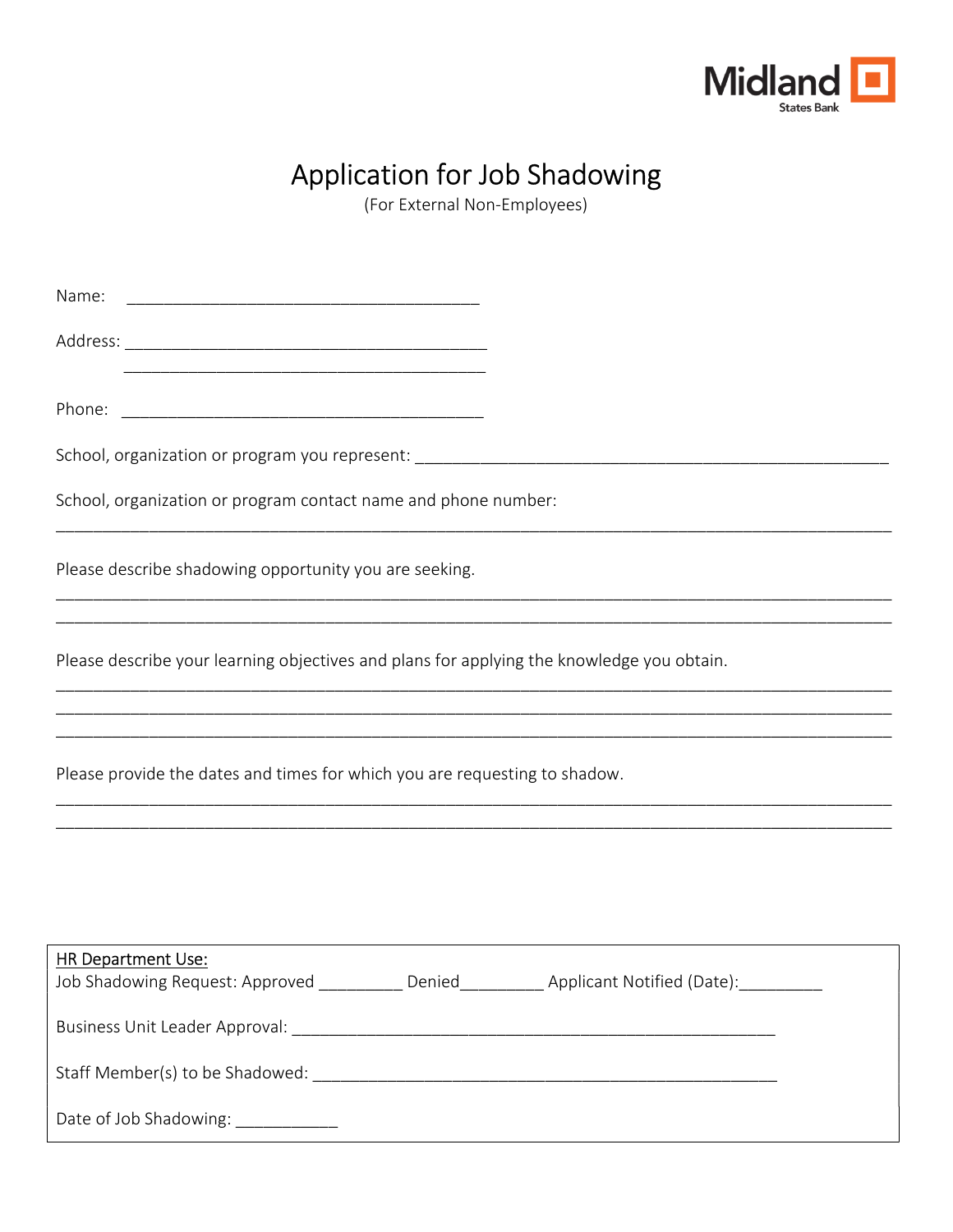

# Job Shadowing Guidelines

Every individual has many different skills, interests, and talents and sometimes it can be difficult to decide which career path might suit you best. Before making a hasty decision on what career path you want to take, take a few hours to explore a career with Midland States Bank! This opportunity is only available at our corporate office located in Effingham, IL.

The goal of our job shadowing program is to introduce you to the world of banking and the many career paths banking possesses. If you are interested in banking as a career, we would like to give you the opportunity to job shadow at Midland States Bank. The hope is that you receive some valuable exposure and real insight into how it is "on-the-job."

### Participant Guidelines

We are excited to provide you with this job shadowing opportunity. In order to make this the best possible experience, we expect you to adhere to the following guidelines:

- Participants must be 16 years of age or older.
- Participants must conduct themselves in a respectful manner.
- Participants must check in at the front desk and attain a guest badge.
- Participants must sign a confidentiality waiver and must agree not to discuss employee, customer, vendor, or shareholder information outside of Midland States Bank.

### Attire

First impressions are often lasting impressions. Creating a positive first impression paves the way for establishing good relationships with employees of MSB, customers, vendors and company shareholders. Good grooming, hygiene and appropriate dress reflect pride and inspire confidence. Business casual attire is appropriate and adheres to our guidelines.

### Unacceptable attire

The following are examples of attire that are not acceptable:

- Sweatshirts, tee shirts, shirts with printed characters/ advertisements, flannel shirts, hooded items, sheer or excessively low-cut tops, halter tops, tube tops, spaghetti strap tops, tank tops or sleeveless tops
- Utility/ cargo pants, camouflage, pants worn below the waist or hip line, stirrup pants, stretch pants, leggings, pants with leg pockets or drawstrings, sweat pants, athletic pants, overalls, shorts or skorts
- Sun dresses, high-slit skirts, or skirts greater than 3" above the knee
- Denim clothing
- Flip-flops, t-strap sandals, thong sandals, plastic or rubber shoes of any kind, casual or beach sandals, western boots, combat-style boots, hiking boots or moccasins
- Clothes that are too big or too small for the person wearing them
- Tattered or frayed clothing; clothing with holes or excessive wrinkles
- Hats or caps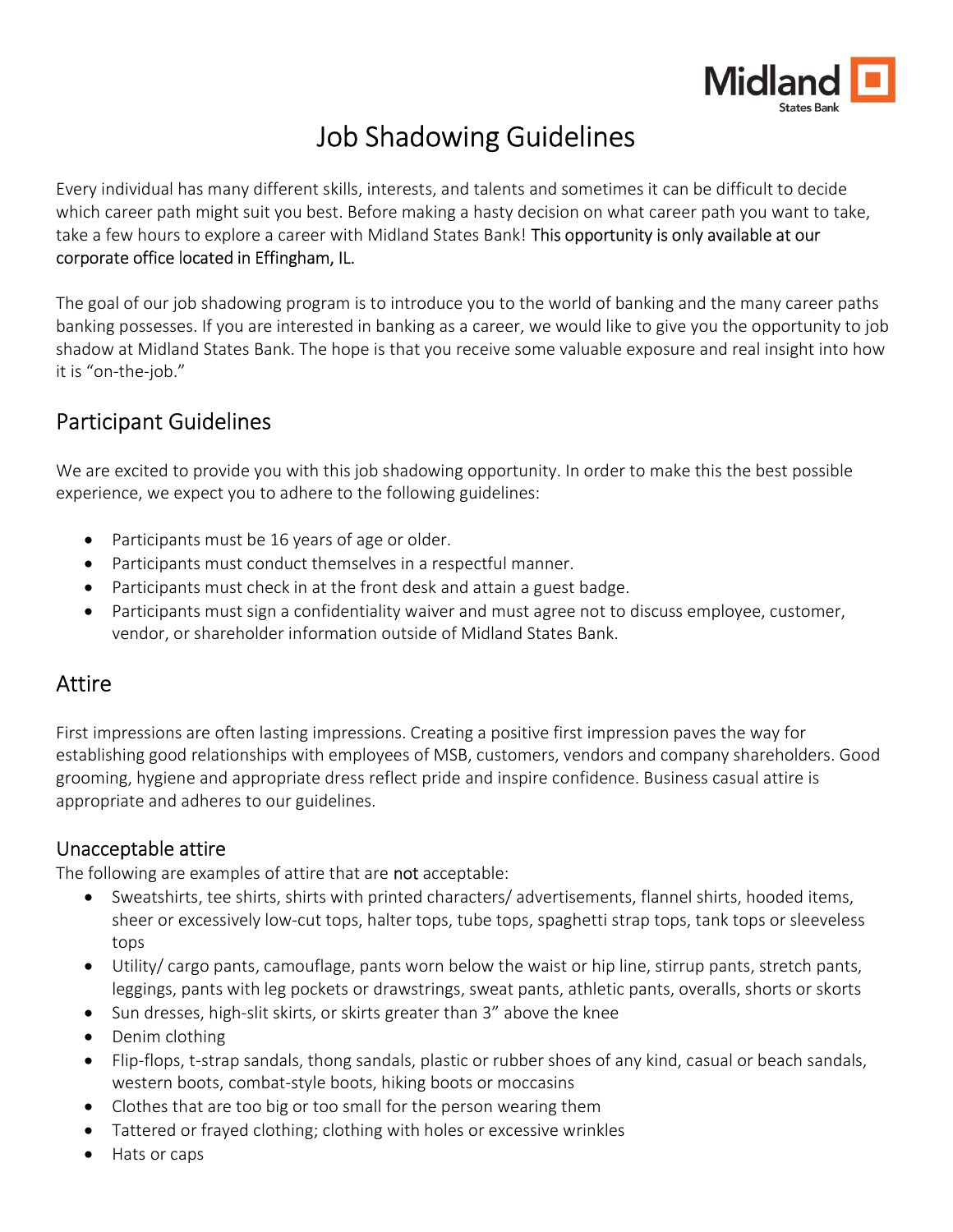

#### Miscellaneous Items:

- Facial hair should be neatly trimmed
- Jewelry should be tasteful. Oversized earrings, noisy or distracting jewelry should be avoided.
- Ear piercings are not permitted for men.
- Tattoos should be appropriately covered, as much as possible\*
- Visible body piercings, e.g. eyebrow rings, nose rings, etc., are not permitted
- Colognes, perfumes and after-shave products should be used in moderation
- Extreme hair coloring, e.g. pink or purple is not permitted
- Extreme hair styles, e.g. a Mohawk, are not permitted
- Hosiery, e.g. pantyhose, socks, tights, is not required to be worn by women as long as legs and feet are well groomed. Men should wear appropriate hosiery year-round.

\*Visible tattoos will only be permitted if they do not pose a conflict with the work environment.